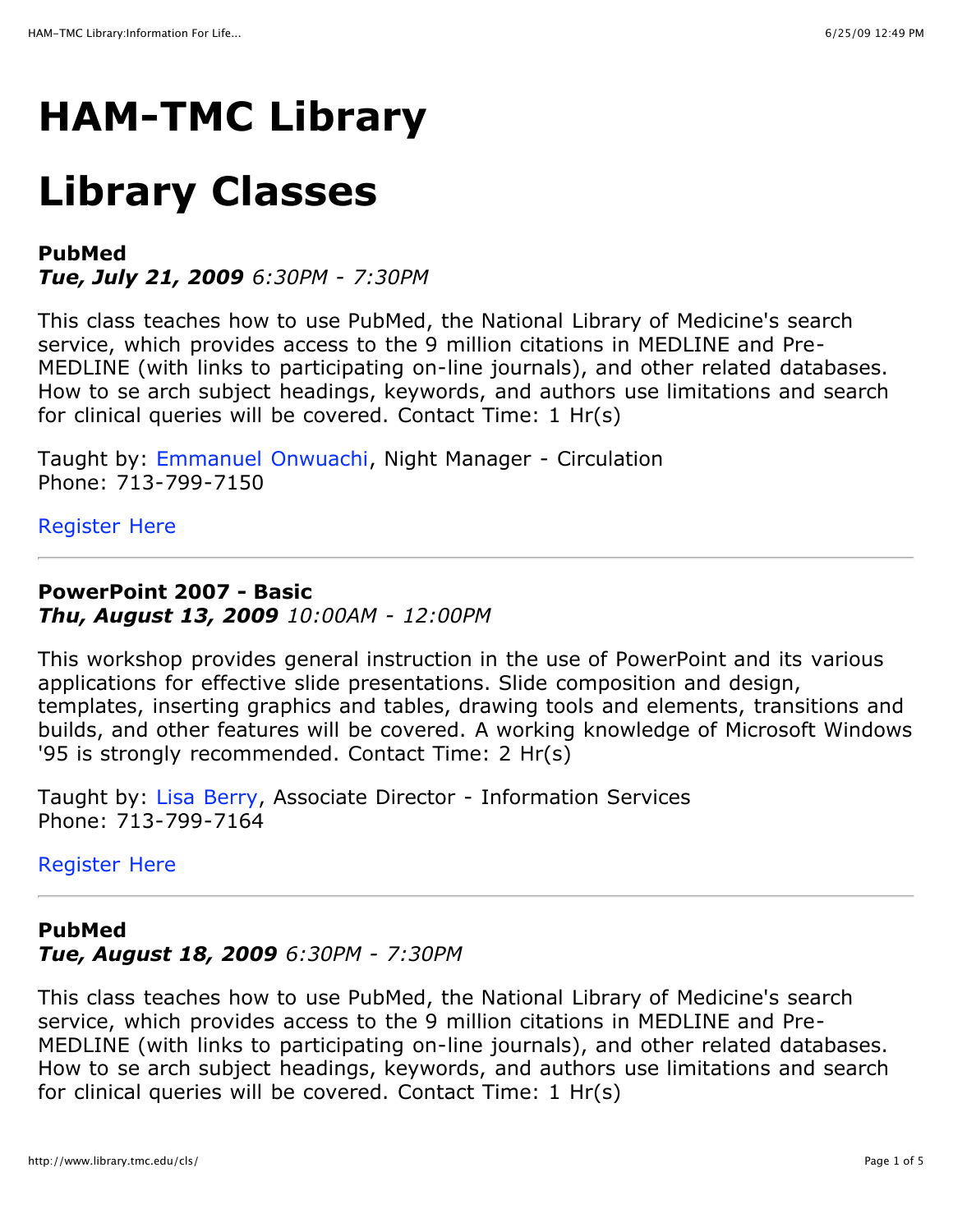Taught by: [Emmanuel Onwuachi](http://www.library.tmc.edu/forms/email.cfm?To=emmanuel.onwuachi@exch.library.tmc.edu), Night Manager - Circulation Phone: 713-799-7150

[Register Here](http://www.library.tmc.edu/cls/register.cfm?ClassID=143)

#### **PubMed**

*Thu, August 20, 2009 3:00PM - 4:00PM*

This class teaches how to use PubMed, the National Library of Medicine's search service, which provides access to the 9 million citations in MEDLINE and Pre-MEDLINE (with links to participating on-line journals), and other related databases. How to se arch subject headings, keywords, and authors use limitations and search for clinical queries will be covered. Contact Time: 1 Hr(s)

Taught by: [Adela Justice](http://www.library.tmc.edu/forms/email.cfm?To=adela.justice@exch.library.tmc.edu), Consumer Health Librarian - Information Services Phone: 713.799.7183

[Register Here](http://www.library.tmc.edu/cls/register.cfm?ClassID=154)

#### **PowerPoint 2007 - Basic**  *Fri, August 28, 2009 2:00PM - 4:00PM*

This workshop provides general instruction in the use of PowerPoint and its various applications for effective slide presentations. Slide composition and design, templates, inserting graphics and tables, drawing tools and elements, transitions and builds, and other features will be covered. A working knowledge of Microsoft Windows '95 is strongly recommended. Contact Time: 2 Hr(s)

Taught by: [Lisa Berry](http://www.library.tmc.edu/forms/email.cfm?To=lisa.berry@exch.library.tmc.edu), Associate Director - Information Services Phone: 713-799-7164

[Register Here](http://www.library.tmc.edu/cls/register.cfm?ClassID=150)

#### **PubMed**

*Tue, September 22, 2009 6:30PM - 7:30PM*

This class teaches how to use PubMed, the National Library of Medicine's search service, which provides access to the 9 million citations in MEDLINE and Pre-MEDLINE (with links to participating on-line journals), and other related databases. How to se arch subject headings, keywords, and authors use limitations and search for clinical queries will be covered. Contact Time: 1 Hr(s)

Taught by: [Emmanuel Onwuachi](http://www.library.tmc.edu/forms/email.cfm?To=emmanuel.onwuachi@exch.library.tmc.edu), Night Manager - Circulation Phone: 713-799-7150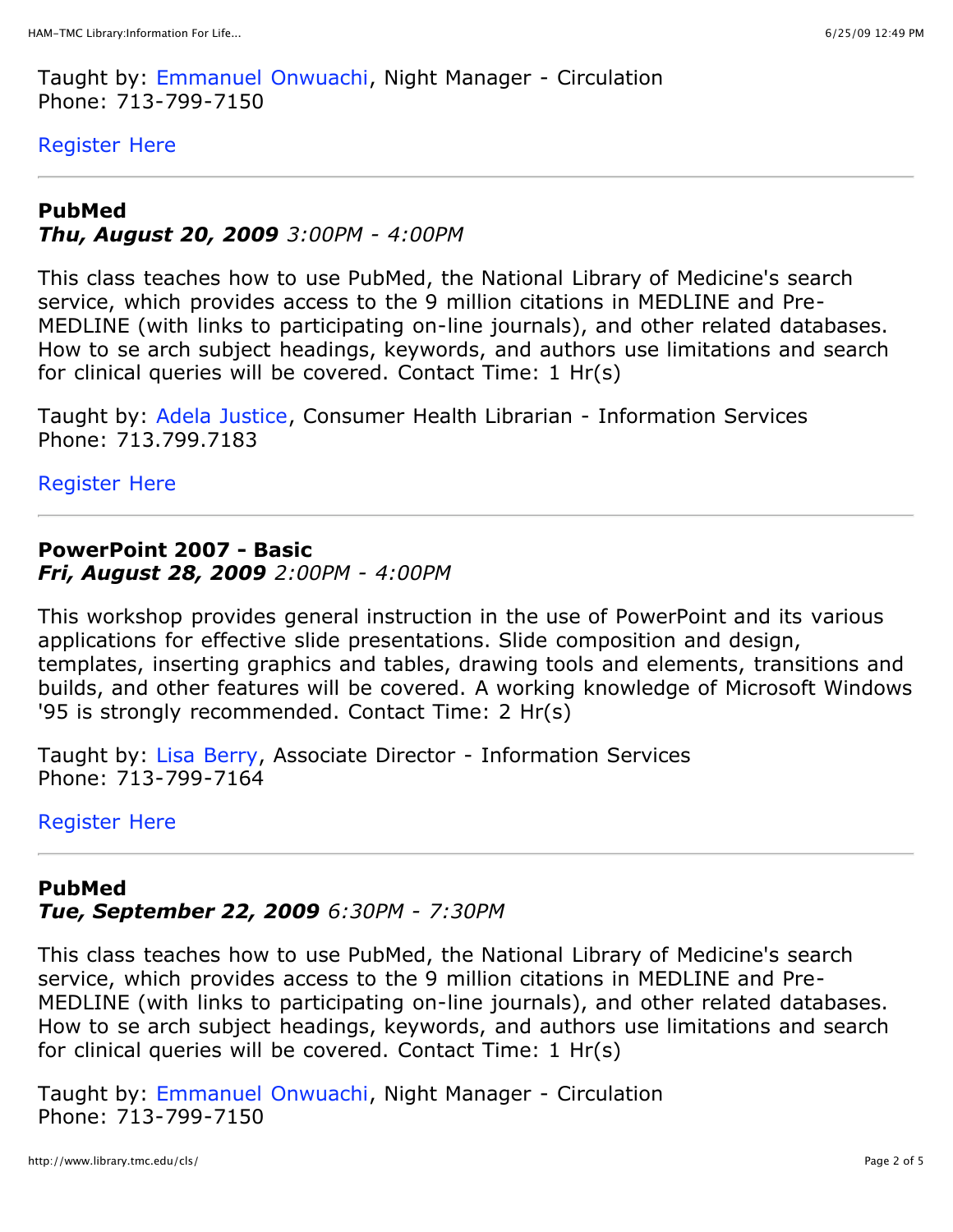#### [Register Here](http://www.library.tmc.edu/cls/register.cfm?ClassID=144)

#### **Basic HTML** *Tue, October 13, 2009 3:00PM - 5:00PM*

This class is designed to show attendees how to create an HTML resource page using Windows NotePad. Many basic HTML commands will be reviewed. The HTML (web) page that attendees create will contain text, images, and hypertext links. An Internet Browser (Internet Explorer) will be used to view the page. Information on Internet resources for web page construction, on locating graphic files, and on loading pages onto servers will be provided. Keyboard, Internet and Windows skills required for this class. Contact Time: 2 Hr(s)

Taught by: [Adela Justice](http://www.library.tmc.edu/forms/email.cfm?To=adela.justice@exch.library.tmc.edu), Consumer Health Librarian - Information Services Phone: 713.799.7183

[Register Here](http://www.library.tmc.edu/cls/register.cfm?ClassID=156)

#### **PowerPoint 2007 - Basic**  *Thu, October 15, 2009 10:00AM - 12:00PM*

This workshop provides general instruction in the use of PowerPoint and its various applications for effective slide presentations. Slide composition and design, templates, inserting graphics and tables, drawing tools and elements, transitions and builds, and other features will be covered. A working knowledge of Microsoft Windows '95 is strongly recommended. Contact Time: 2 Hr(s)

Taught by: [Lisa Berry](http://www.library.tmc.edu/forms/email.cfm?To=lisa.berry@exch.library.tmc.edu), Associate Director - Information Services Phone: 713-799-7164

[Register Here](http://www.library.tmc.edu/cls/register.cfm?ClassID=151)

#### **PubMed**

*Tue, October 20, 2009 6:30PM - 7:30PM*

This class teaches how to use PubMed, the National Library of Medicine's search service, which provides access to the 9 million citations in MEDLINE and Pre-MEDLINE (with links to participating on-line journals), and other related databases. How to se arch subject headings, keywords, and authors use limitations and search for clinical queries will be covered. Contact Time: 1 Hr(s)

Taught by: [Emmanuel Onwuachi](http://www.library.tmc.edu/forms/email.cfm?To=emmanuel.onwuachi@exch.library.tmc.edu), Night Manager - Circulation Phone: 713-799-7150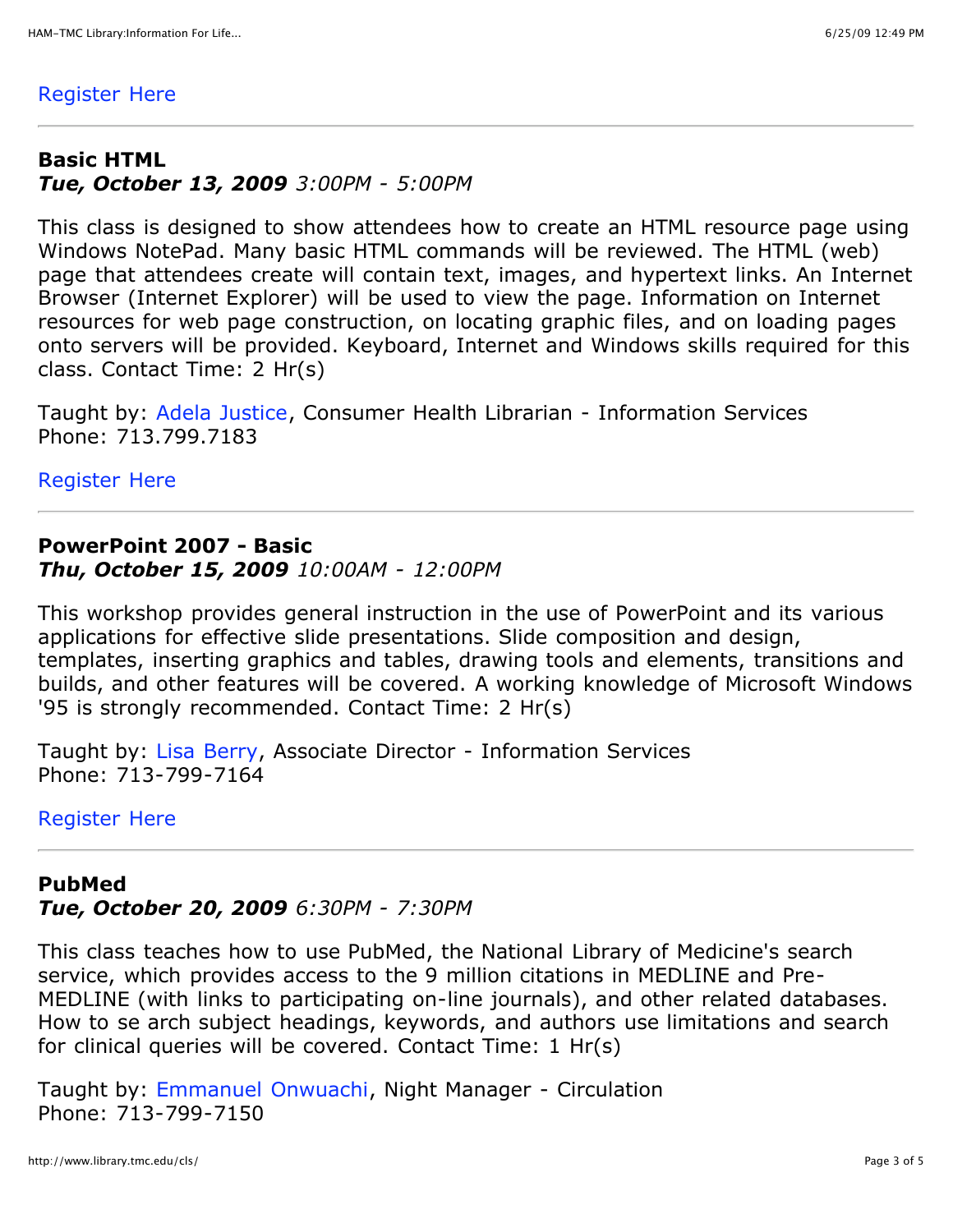#### [Register Here](http://www.library.tmc.edu/cls/register.cfm?ClassID=145)

#### **PubMed**

### *Tue, November 10, 2009 4:00PM - 5:00PM*

This class teaches how to use PubMed, the National Library of Medicine's search service, which provides access to the 9 million citations in MEDLINE and Pre-MEDLINE (with links to participating on-line journals), and other related databases. How to se arch subject headings, keywords, and authors use limitations and search for clinical queries will be covered. Contact Time: 1 Hr(s)

Taught by: [Adela Justice](http://www.library.tmc.edu/forms/email.cfm?To=adela.justice@exch.library.tmc.edu), Consumer Health Librarian - Information Services Phone: 713.799.7183

[Register Here](http://www.library.tmc.edu/cls/register.cfm?ClassID=155)

### **PowerPoint 2007 - Basic**  *Fri, November 13, 2009 2:00PM - 4:00PM*

This workshop provides general instruction in the use of PowerPoint and its various applications for effective slide presentations. Slide composition and design, templates, inserting graphics and tables, drawing tools and elements, transitions and builds, and other features will be covered. A working knowledge of Microsoft Windows '95 is strongly recommended. Contact Time: 2 Hr(s)

Taught by: [Lisa Berry](http://www.library.tmc.edu/forms/email.cfm?To=lisa.berry@exch.library.tmc.edu), Associate Director - Information Services Phone: 713-799-7164

#### [Register Here](http://www.library.tmc.edu/cls/register.cfm?ClassID=153)

## **PubMed**

*Tue, November 17, 2009 6:30PM - 7:30PM*

This class teaches how to use PubMed, the National Library of Medicine's search service, which provides access to the 9 million citations in MEDLINE and Pre-MEDLINE (with links to participating on-line journals), and other related databases. How to se arch subject headings, keywords, and authors use limitations and search for clinical queries will be covered. Contact Time: 1 Hr(s)

Taught by: [Emmanuel Onwuachi](http://www.library.tmc.edu/forms/email.cfm?To=emmanuel.onwuachi@exch.library.tmc.edu), Night Manager - Circulation Phone: 713-799-7150

#### [Register Here](http://www.library.tmc.edu/cls/register.cfm?ClassID=146)